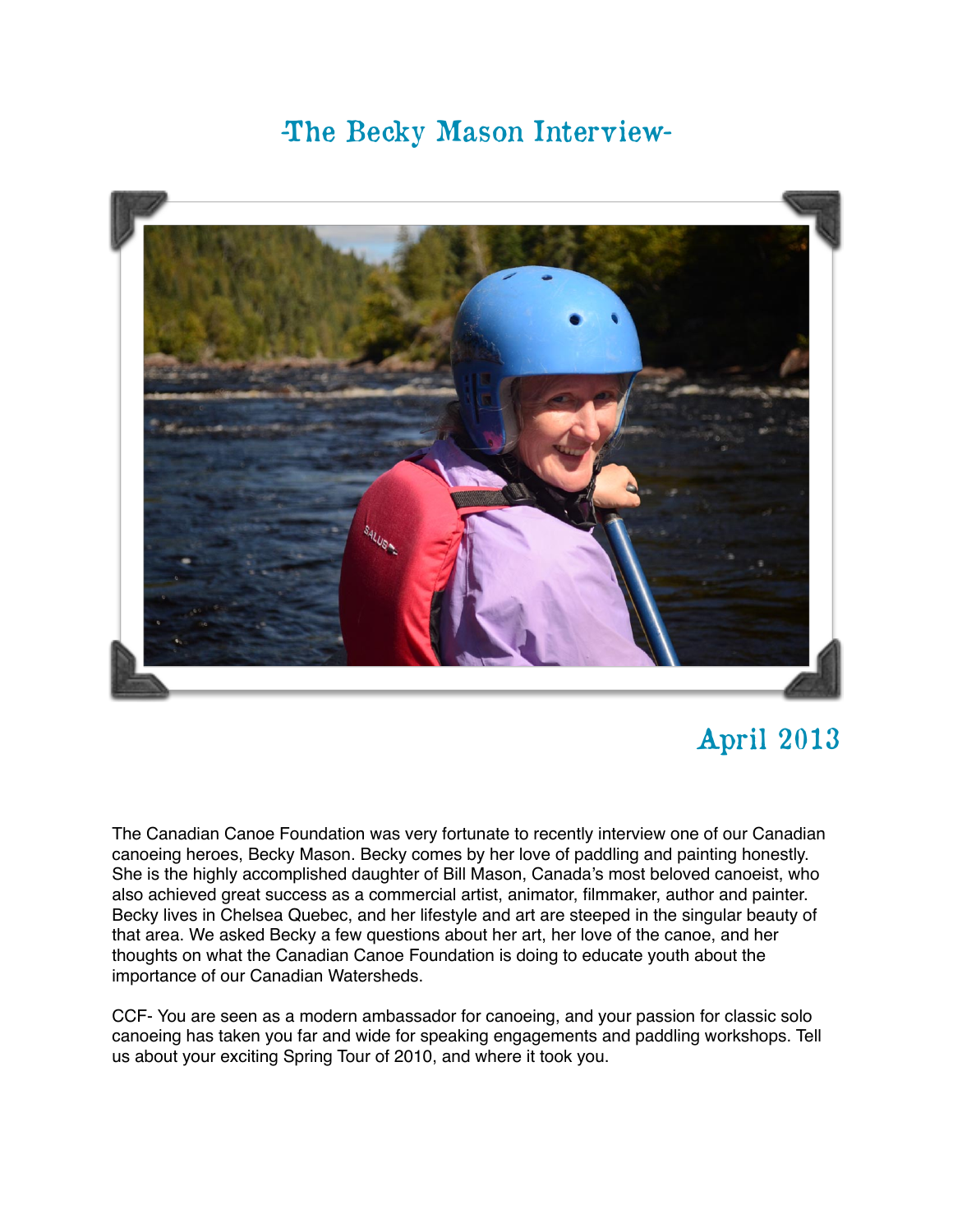Becky- Our 2010 UK Tour took my husband Reid and I to Scotland, Ireland and England for 5 weeks with a final week in Sweden. It was a fabulous experience and we spent our time teaching, doing demonstrations and giving talks on canoeing. This trip really made us aware of how international "Canadian" canoeing has become and that we have the same passion for paddling as our friends across the ocean and can share our knowledge with them and vice versa. We were so enthralled with our trip that the next year, as soon as I had finished editing my Advanced Classic Solo Canoeing DVD we went back, this time to continental Europe, and did a tour of the Netherlands, Belgium, France, Germany, Italy and then England again. The one thing that was constantly reaffirmed during our adventures is that canoeists are the kindest and most generous people in the world! But I probably don't have to tell you that.

CCF- Your art seems to be heavily informed by your love of the outdoors. How would you say your passion for canoeing is reflected in your art? Do you find yourself switching focus back and forth from a canoeing mindset to a painting mindset often while paddling?

Becky- Yes my love for the wilderness is echoed in my painting. In fact I find it almost impossible to segregate one aspect of my life from another, they all combine and blend to form, well, me. And creativity is really nothing more than a way to express your thoughts and feelings and although there are times when I try to switch it off (like this week, when I needed to write a proposal) usually I just keep myself open to seeing and feeling and remembering and then, sometimes when I feel compelled, I record in images, words or actions, my responses. Most of the time when I am paddling or in the bush I am experiencing, and it is not until later, after I have distilled these sensations that I will put them down in paint on paper.

CCF- How big a role did canoeing play in your childhood?

Becky- It is almost impossible for me to imagine myself growing up without canoeing. It would be like thinking of your childhood without school. My time spent in the woods as a kid really was a formative time and taught me so many important lessons I still carry with me to this day.

CCF- How has that early exposure to the beauty of the Canadian wilderness impacted your stance on environmental issues we face today as Canadians?

Becky- I guess the big one would be that canoeing and camping with my family indelibly burned into my soul a love and respect for the land and a reverence for all that lives on it. When I was small I was taught to try to leave things better than when I found it, not to leave little bits of garbage around and not to unnecessarily cut twigs and saplings. It wasn't until I was older that I started to see the bigger picture and the political machinations involved in the preservation/ development dialogue. My Dad and I talked a lot about this and he had some great advice. He shared with me that it was important to write letters to help protect our environment but equally important was to pick my battles and to really focus my energy on them.